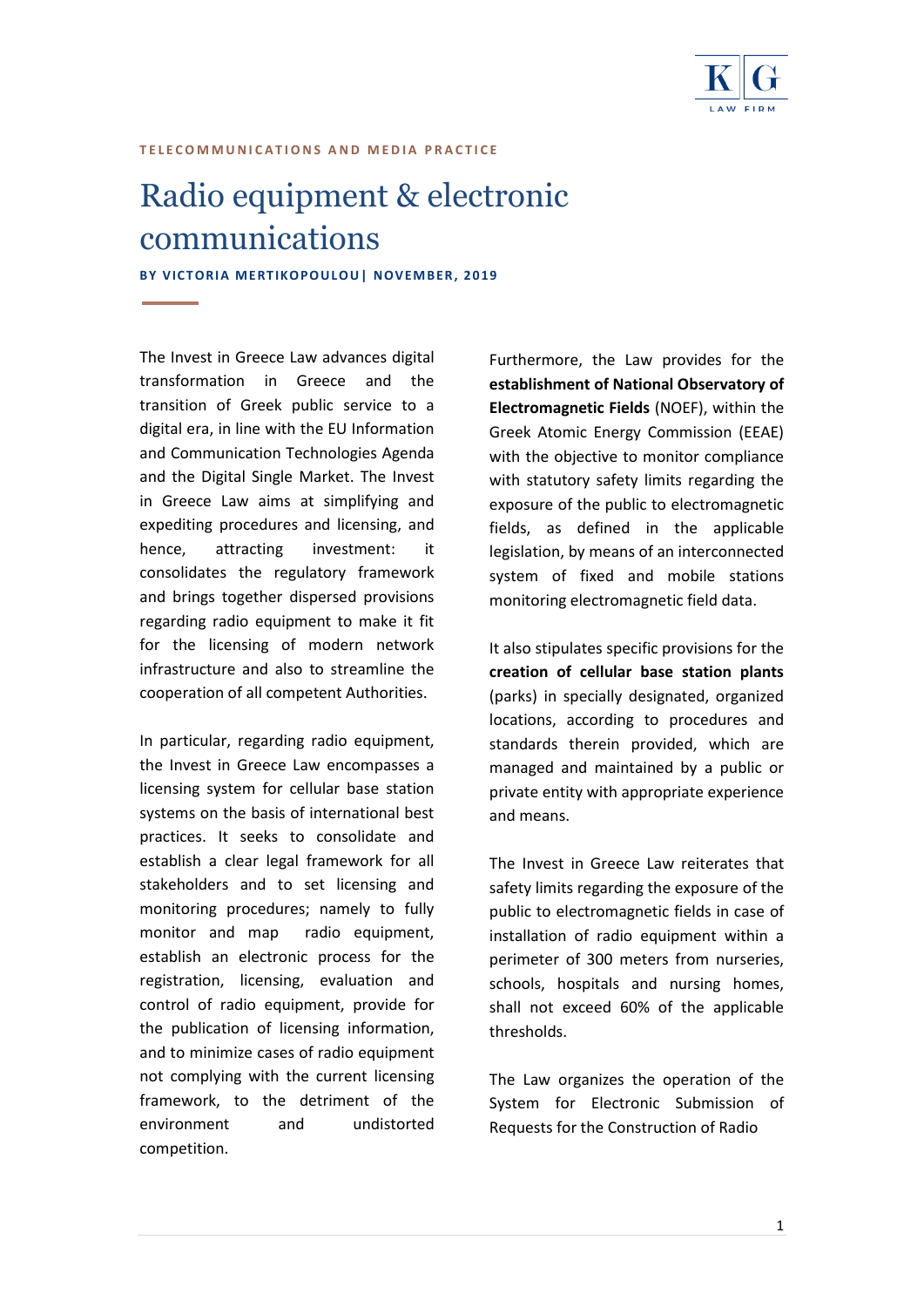

Equipment (ΣΗΛΥΑ), namely the **one-stop shop licensing procedure**, which shall also, within 4 months from the entry into force of the respective Law, be interconnected with e-Licenses ("e-Άδειες", namely the Electronic System for the Issuance of Building Licenses), and with EPRM (online environmental public registry). This Electronic System is further extended and streamlined and corresponding licensing, digitalized information management, installation and operation requirements are stipulated, together with transitional provisions. The Law contains provisions regarding applications, modifications and renewals of spectrum licenses and other radio approvals and processes.

According to the "Invest in Greece" Law, wireless operators shall submit to EETT<sup>1</sup>. within 30 days from the entry into force of the Law, a list of radio equipment falling within the scope of the new legislation, mentioning the licensing regime under which they operate. Radio equipment shall **either become compliant with the new legal framework, or be removed**.

Regarding Electronic Communications, the "Invest in Greece" Law contains provisions regarding the content, implementation and assessment of the **National Broadband Access Plan**, namely the roadmap for the development of network infrastructure which is key for the development of the digital economy, and which shall be drafted by the General Secretariat for Telecommunications and Post (GSTP). The National Broadband Access Plan includes 5G, fiber optics

networks, WiFi networks, smart cities infrastructure, infrastructure related to autonomous driving on roads, infrastructure related to fixed, wireless and satellite telecommunications networks, as well as Internet of Things ("IoT") specialized networks. The National Broadband Access Plan shall be approved by the Minister of Digital Governance, upon proposal by the GSTP; the latter is responsible for planning and implementing national broadband policy and for monitoring the indexes of Digital Agenda for Europe. According to the Development Bill, actions for the planning and installation of the above networks and infrastructure, designed to be included in EU or national funding programmes, must be compatible with the National Broadband Plan and, to that effect, they shall be assessed by GSTP with a view to safeguarding the optimal utilization of public resources.

1

<sup>&</sup>lt;sup>1</sup> Hellenic Telecommunications and Posts Commission (NRA).